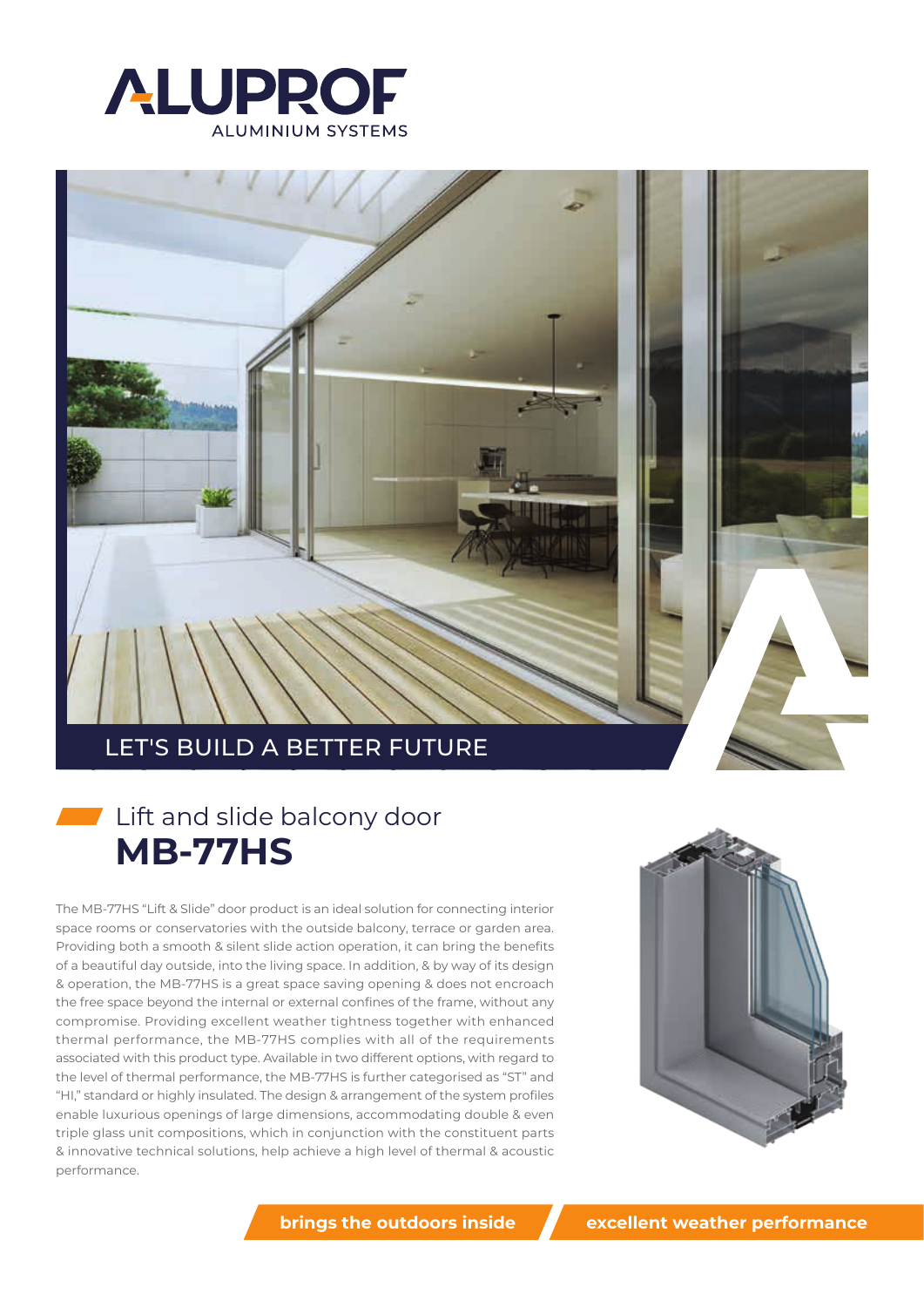## LIFT AND SLIDE BALCONY DOOR / **MB-77HS**





Distribution of isotherms in the **MB-77HS HI** door

### **AVILABLE DOOR CONSTRUCTION**



### EXAMPLES OF CONSTRUCTIONS





build into MB-WG60 conservatory system



top fanlight option fixed sidelight option





internal/external corner solutions

build into a curtain walling system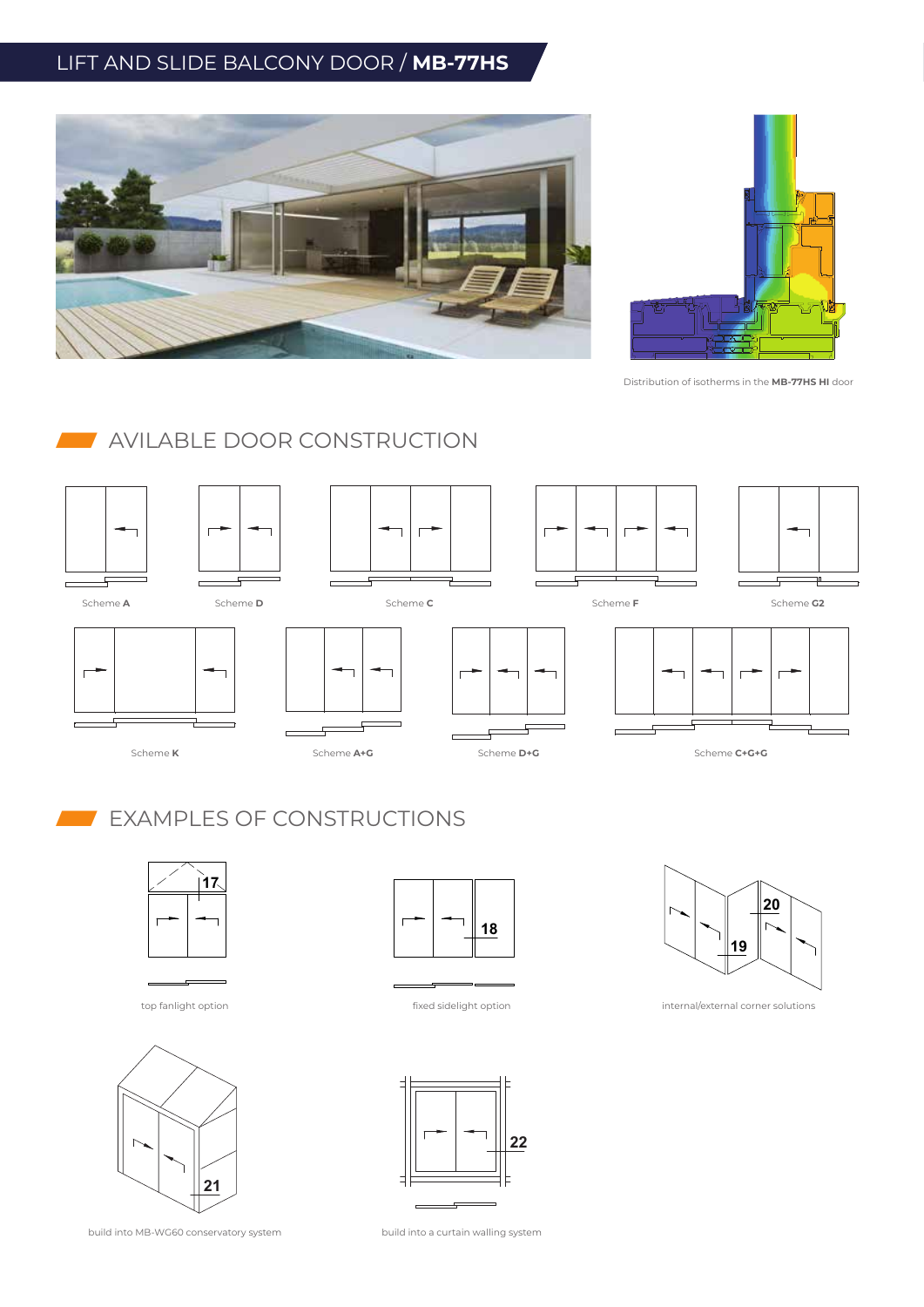# LIFT AND SLIDE BALCONY DOOR / **MB-77HS**

#### **AVAILABLE CONSTRUCTIONS**





3-rail frame fixed glazing in the frame





openable corner joint

# **MECHANISMS TO FACILITATE THE OPERATION**





HS Master drive GU Lift Unit mechanism that facilitates lifting of the door leaf